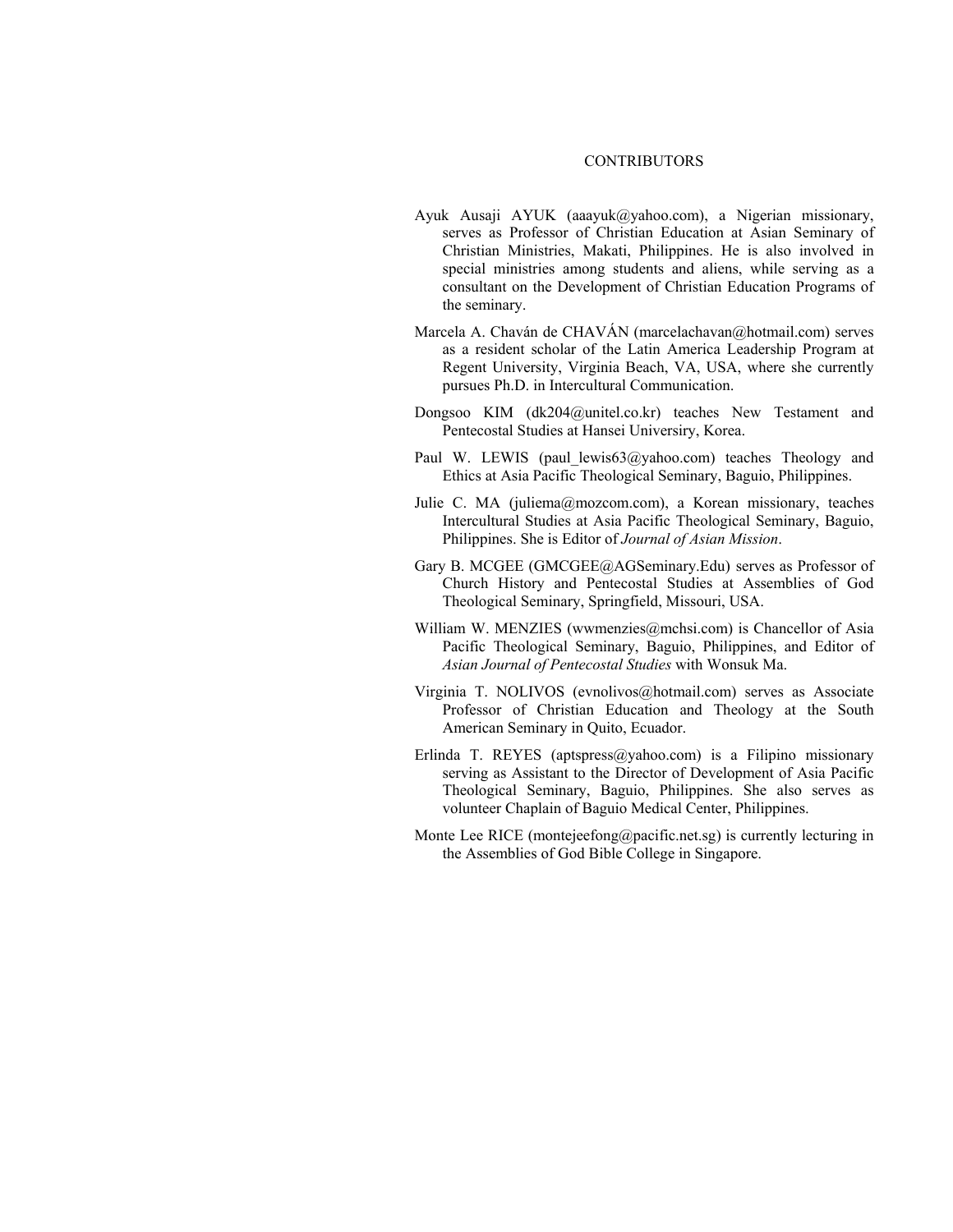- 336 *Asian Journal of Pentecostal Studies* 5:1 (2002)
- SAW Tint Sann Oo (128 Min Gyi Road, Insein, Yangon, Myanmar), an ordained Myanmar Assemblies of God minister, serves as Academic Dean of Evangel Bible College, Yangon, while serving in the pastoral staff at Evangel Church in Yangon, Myanmar.
- James WRIGHT (jrwright@mail.com) serves as director of the Northern Asia Resource Center, Springfield, MO, USA